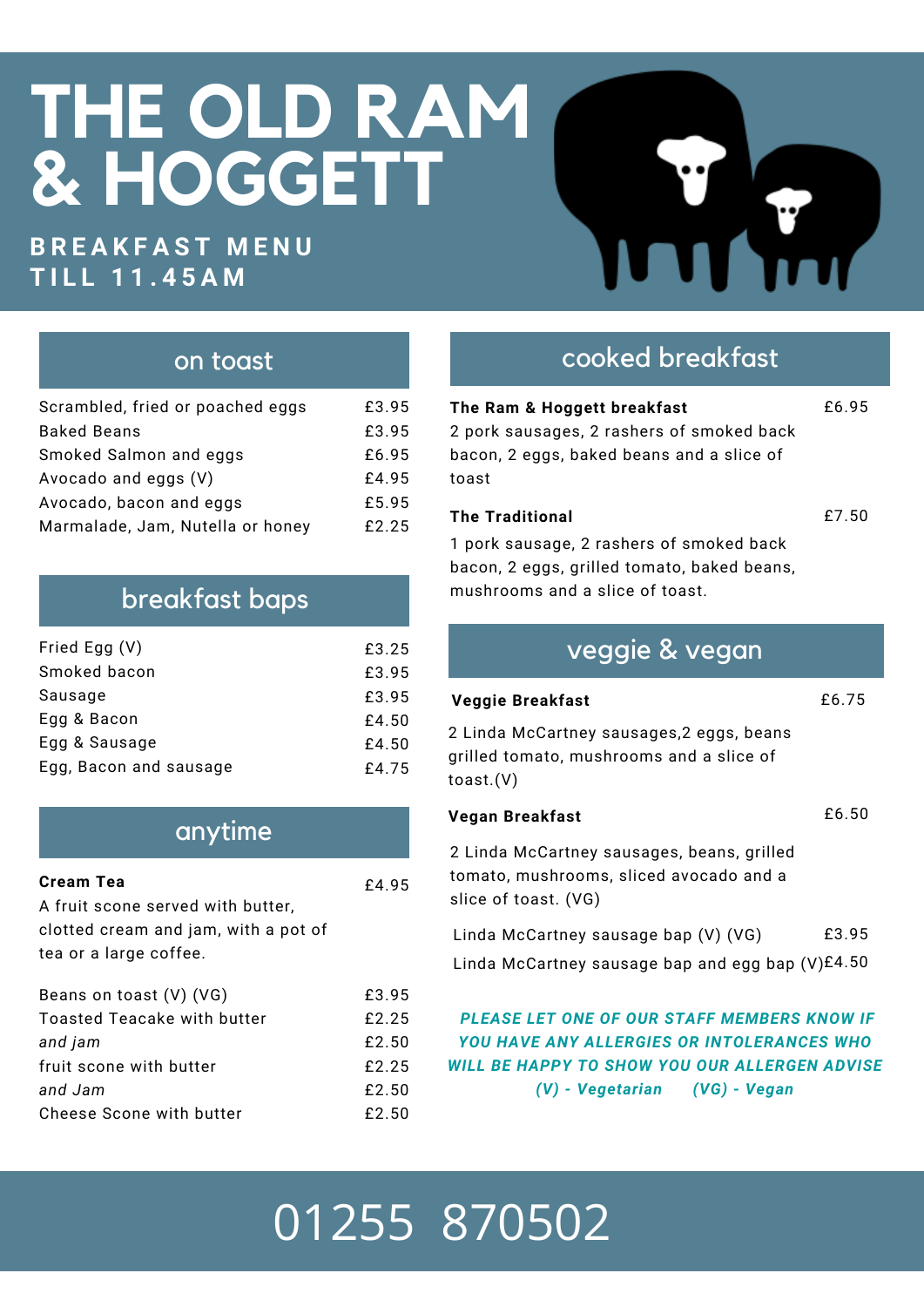#### **D R I N K S**



| tea                                                                                                                                                                         |             |
|-----------------------------------------------------------------------------------------------------------------------------------------------------------------------------|-------------|
| Suffolk Special blend<br>English Breakfast<br>Earl Grey blue lady<br>Green Gunpowder<br>Turmeric<br>Egyptian Mint<br>Blood Orange<br><b>Flower Power</b><br>De-Caffeinated. | £2.50   £4. |

| hot drinks |  |
|------------|--|
|            |  |

| Hot Chocolate        | $£2.50$ $E3$ |
|----------------------|--------------|
| White Hot Chocolate  | $£2.50$   £3 |
| Luxury hot chocolate | £3.50        |
| Hot Milk             | £1.50        |

## iced drinks

| Iced Latte<br>Iced Americano                                     | $£2.50$ $\mid$ $£3$<br>$£2.50$ $\mid$ $£3$ |
|------------------------------------------------------------------|--------------------------------------------|
| Iced Mocha                                                       | £3 £3.50                                   |
| Affogato<br><b>Milkshake</b> Chocolate I<br>Strawberry   Vanilla | £З<br>£2.95                                |
| Syrup options Caramel   Hazelnut  <br>Mint   Cinnamon.           |                                            |

**Milk options** Whole | Semi-skimmed | Almond | Oat | Soya | Coconut

### Coffee

| £2.50   £4.50 | <b>Espresso (Single or Double)</b><br>A short intense shot of coffee                | £1.50   £2    |
|---------------|-------------------------------------------------------------------------------------|---------------|
|               | <b>Long Black</b><br>Double espresso over hot water in a small cup                  | £2.25         |
|               | <b>Macchiato</b><br>Double espresso topped with steamed milk<br>foam in a small cup | £2.25         |
|               | Americano<br>Espresso over hot water                                                | £2   £2.50    |
|               | Cappuccino<br>Espresso with steamed milk and foam                                   | £2.50   £3    |
|               | Latte<br>Espresso with steamed milk                                                 | £2.50   £3    |
| £2.50   £3    | <b>Flat white</b><br>Double espresso and steamed milk                               | £2.50   £3    |
| £2.50   £3    | Mocha                                                                               | £2.75   £3.25 |
| £3.50         | Hot Chocolate over espresso                                                         |               |
| £1.50         | <b>Filter Coffee</b>                                                                | £3            |

## cold drinks

| Coke   Diet coke                                  | £1.50 |
|---------------------------------------------------|-------|
| Lemonade                                          | f1    |
| Appletise                                         | £1.50 |
| Liptons peach iced tea                            | £1.50 |
| <b>Fentimans slightly sparkling</b>               | £2.50 |
| Victorian lemonade   Rose lemonade   Curiosity    |       |
| cola   Dandelion & Burdock   Elderflower   Ginger |       |
| beer                                              |       |
| Barn Farm fruit juices (Local)<br>$\lambda$       | £2.50 |
| Raspberry & Apple   Strawberry & Apple   Orange   |       |
| Juice                                             |       |
| Cotchel fruit juice (Local)                       | £2.50 |
| Braeburn Apple   Opal Apple   Apple and           |       |
| Conference Pear.                                  |       |

## 01255 870502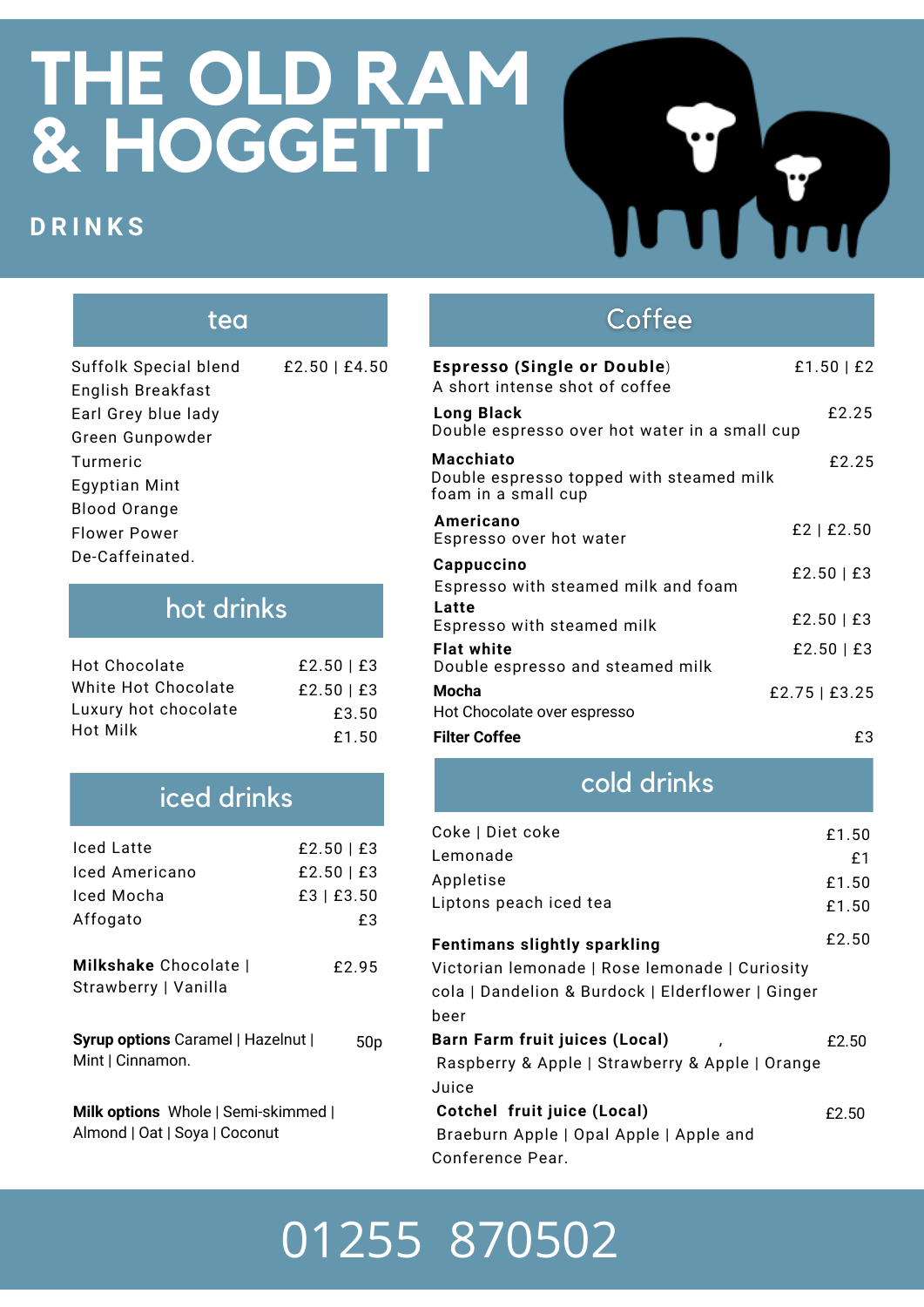**L U N C H M E N U** SERVED FROM 12 O'CLOCK UNTIL 3.45PM

#### oven baked potato

| <b>Butter</b>                | £4.95 |
|------------------------------|-------|
| Mature cheddar               | £5.75 |
| Tuna mayonnaise              | £5.75 |
| Coleslaw                     | £5.50 |
| <b>Baked beans</b>           | £5.75 |
| Coronation chicken           | £6.50 |
| Mature cheddar & baked beans | £5.95 |
|                              |       |

Served with coleslaw and a side salad.

#### extras

| Ploughman's Plum Chutney | £0.30 |
|--------------------------|-------|
| Chilli Jam               |       |
| <b>Sticky Pickle</b>     |       |
| Wholegrain Mustard       |       |
| Tomato Sauce             |       |
| Brown Sauce              |       |
| Mayonnaise               |       |
| Fig Relish               |       |
| Tomato Chutney           |       |
|                          |       |

#### anytime

£4.95

#### **Cream Tea**

A fruit scone served with butter, clotted cream and jam, with a pot of tea or a large coffee.

| £3.95 |
|-------|
| £2.25 |
| £2.50 |
| £2.25 |
| £2.50 |
| £2.50 |
|       |

#### sandwiches & toasties

| Mature cheddar               | £4.50   £4.75    |
|------------------------------|------------------|
| Mature cheddar & tomato      | £4.75   £4.95    |
| <b>Brie</b>                  | £4.50   £4.75    |
| Ham                          | £4.75   £4.95    |
| Ham & mature cheddar         | £4.95   £5.25    |
| Tuna mayonnaise              | £4.95   -------- |
| Tuna melt                    | $----$   £5.50   |
| Egg mayonnaise               | £4.95   -------- |
| Chicken                      | £4.75   -------- |
| Coronation chicken           | £4.95   -------- |
| Mature cheddar & baked beans | $-----$   £4.95  |
| Chicken, Bacon & mayonnaise  | £4.95   -------- |

Served with crisps, coleslaw and a side salad.

## ploughman's

#### **The Old Ram & Hoggett Ploughman's**

£7.95

Smoked gammon ham, mature cheddar & pork pie, served with pickled onions, side salad, Tiptree ploughman's plum chutney with a slice of white or granary bloomer or gluten free bread.

**Cheese Ploughman's** £7.50

A selection of three cheeses served with pickled onions, walnuts, sliced apple, fig relish, <sup>a</sup> side salad and <sup>a</sup> slice of white or granary bloomer or gluten free bread.

*PLEASE LET ONE OF OUR STAFF MEMBERS KNOW IF YOU HAVE ANY ALLERGIES OR INTOLERANCES WHO WILL BE HAPPY TO SHOW YOU OUR ALLERGEN ADVISE (V) - Vegetarian (VG) - Vegan*

## 01255 870502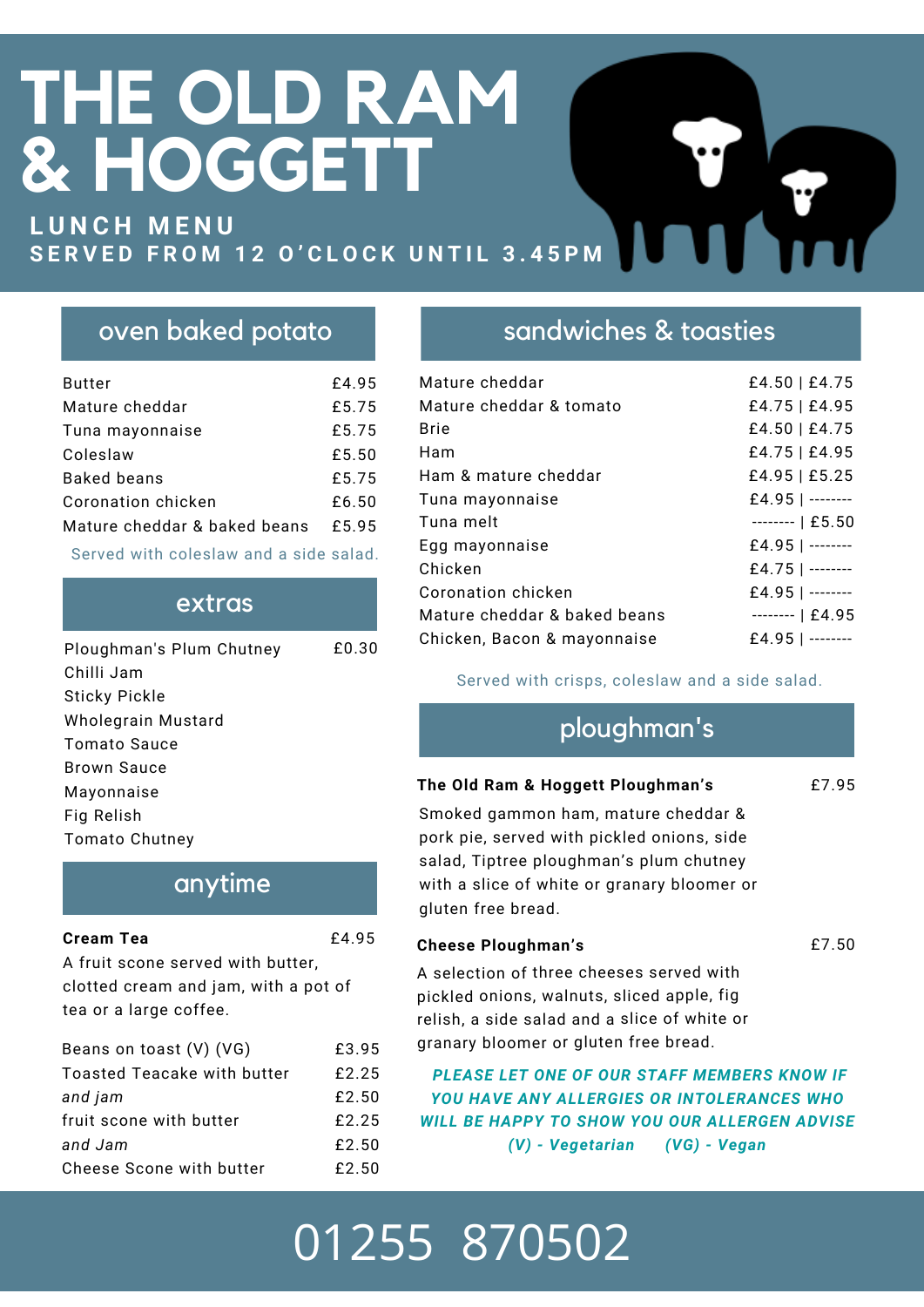**C H I L D R E N S M E N U**



#### on toast

| Butter with jam, marmalade,            | £1.50 |
|----------------------------------------|-------|
| Nutella or Honey                       |       |
| Baked beans                            | £2.50 |
| Fried, scrambled or poached eggs £2.50 |       |

#### Served on white, granary, or Gluten Free bread

## breakfast sandwich

| Egg     | £2.50 |
|---------|-------|
| Bacon   | £3.50 |
| Sausage | £3.50 |

Served on white, granary, or Gluten Free bread

| 1/2 a sandwich with a filling of your choice        | £4.95 |
|-----------------------------------------------------|-------|
| Served on white, granary, or Gluten Free bread      |       |
| 1/2 a baked potato with a filling of your<br>choice | £4.95 |

lunch

(Please see grown up menu for filling choice) All served with fresh fruit salad, plain crisps and <sup>a</sup> cookie. Plus, <sup>a</sup> carton of juice or <sup>a</sup> glass of milk.



| drinks                                 |       |
|----------------------------------------|-------|
| Cawston Press fruit juice carton £0.85 |       |
| Apple & Summer Berries                 |       |
| Apple & Pear                           |       |
| Apple & Mango                          |       |
| Glass of milk                          | £0.50 |
| <b>Milkshake</b>                       | £1.50 |
| Chocolate, Strawberry or Vanilla       |       |



## 01255 870502